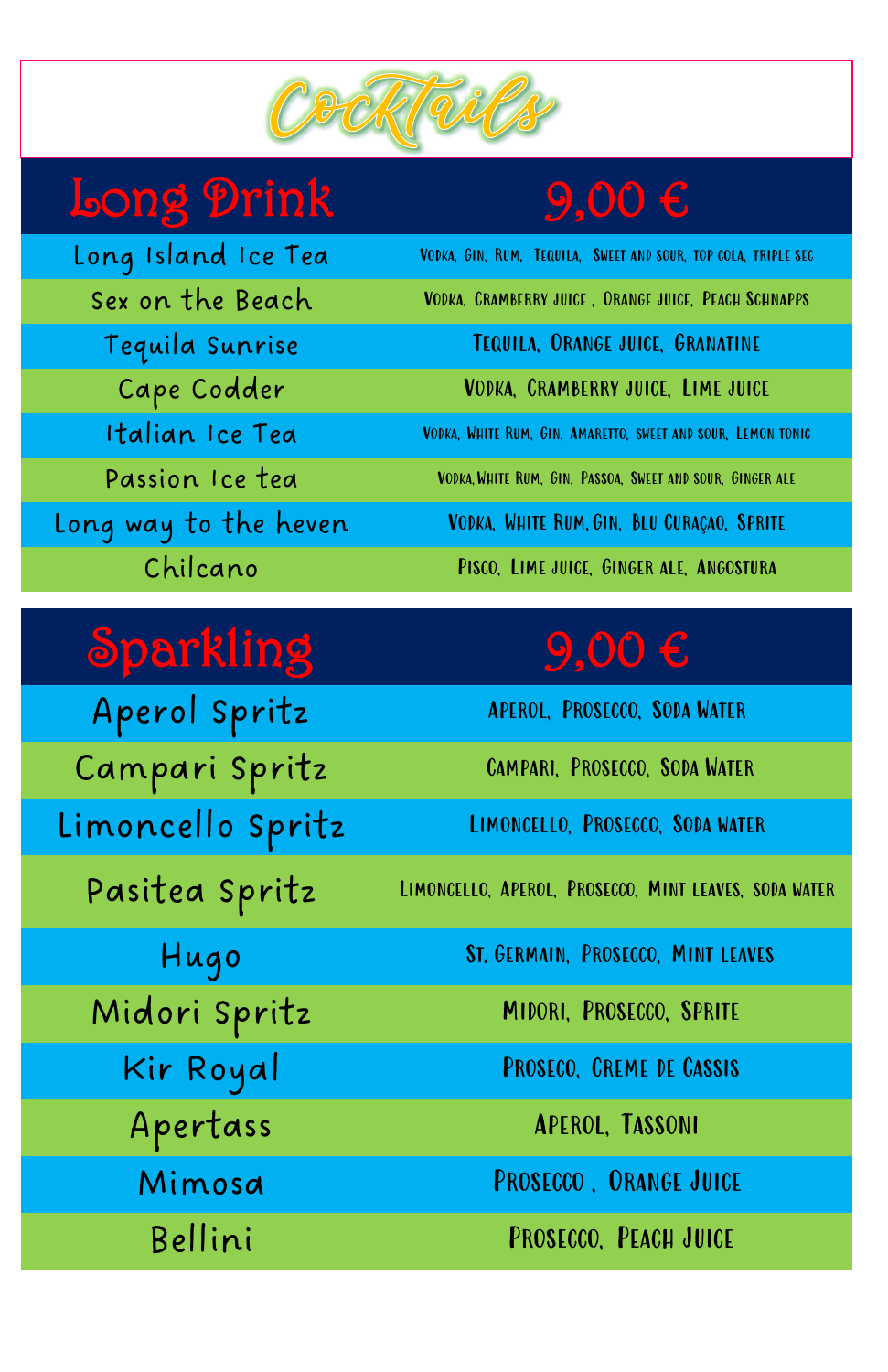| Rossini           | PROSECCO, STRAWBERRY PUREA                              |
|-------------------|---------------------------------------------------------|
| French Kiss       | STRAWBERRY PUREA, PINEAPPLE JUICE, PROSECCO             |
| Mojito 2.0        | DARK RUM, MINT LEAVES, ANGOSTURA, PROSECCO              |
| <b>Build</b>      | $9,00 \in$                                              |
| Black Russian     | VODKA, KAHLUA                                           |
| White Russian     | VODKA, KAHLUA, MILK CREAM                               |
| Gin Tonic         | GIN, TONIC WATER                                        |
| Gin Lemon         | GIN, LEMON TONIC                                        |
| Vodka Tonic       | <b>VODKA, TONIC WATER</b>                               |
| Fiero             | TONIC WATER, SWEET VERMOUTH                             |
| Negroni           | GIN, CAMPARI, SWEET VERMOUTH                            |
| Negroni Sbagliato | CAMPARI, SWEET VERMOUTH, PROSECCO                       |
| Americano         | CAMPARI, SWEET VERMOUTH, SODA WATER                     |
| Old Fashioned     | 2 BS SUGAR, BOURBON / RYE WHISKY, ANGOSTURA, SODA WATER |
| Boulevardier      | WHISKEY, CAMPARI, SWEET VERMOUTH                        |
| Hot Toddy         | HOT WATER, HONEY, LEMON JUICE, WHISKY                   |
| Moskow Mule       | VODKA, LIME JUICE, GINGER BEER                          |
| Screwdriver       | VODKA, ORANGE JUICE                                     |
| Harvey Wallbenger | VODKA, ORANGE JUICE, GALIANO                            |
| Orange Campari    | <b>ORANGE JUICE, CAMPARI</b>                            |
| Cuba Libre        | WHITE RUM, LIME AND COLA                                |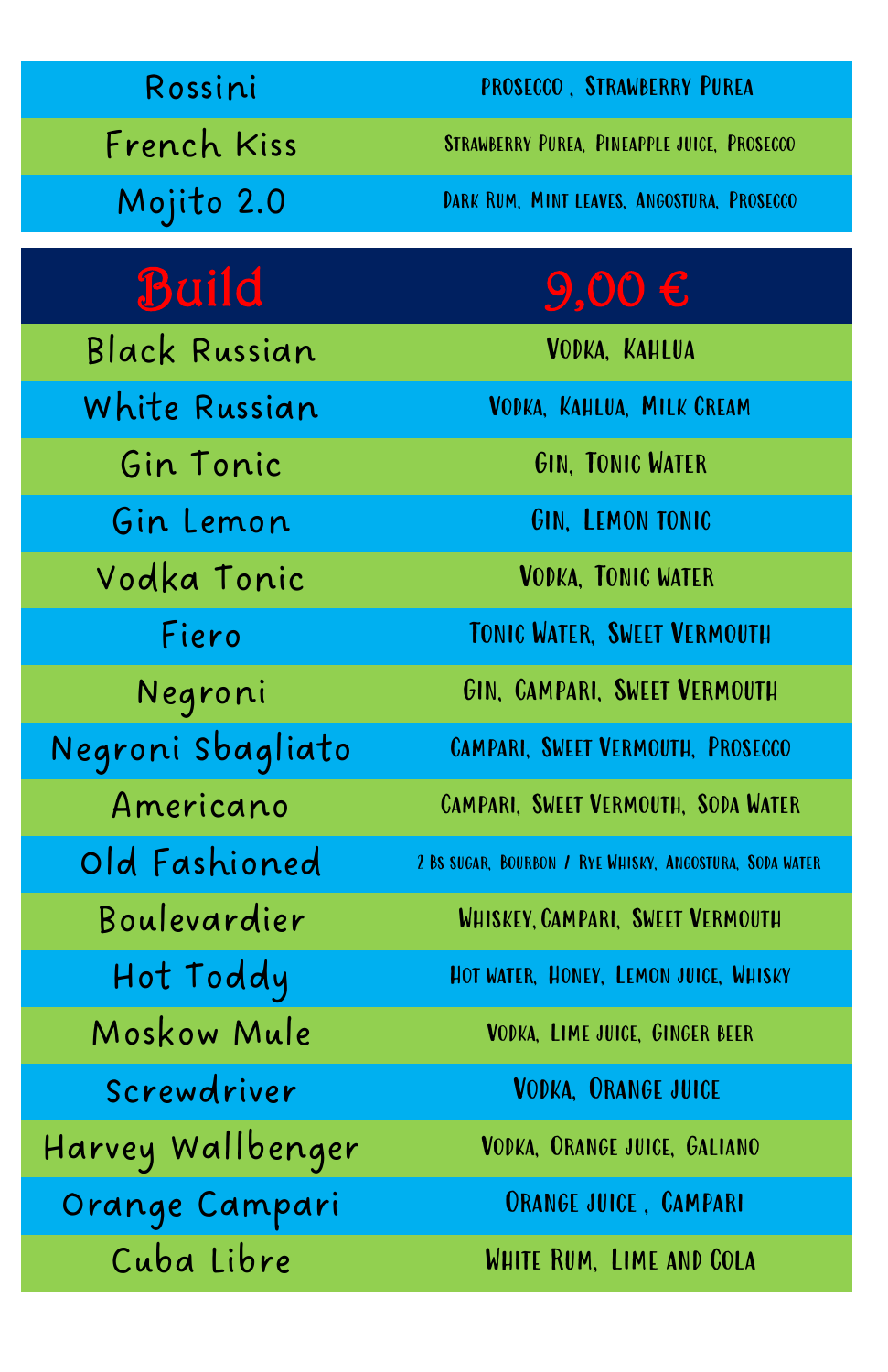# Muddle  $9,00 \in$

| Mojito                | WHITE RUM, BROWN SUGAR, MINT LEAVES, LIME AND SODA                          |
|-----------------------|-----------------------------------------------------------------------------|
| Caipirinha            | CACHAÇA, LIME, BROWN SUGAR                                                  |
| Strawberry Caipirinha | CACHAÇA, LIME, BROWN SUGAR, STRAWBERRY PUREA                                |
| Strawberry Caipiroska | VODKA, LIME, BROWN SUGAR, STRAWBERRY PUREA                                  |
| Jamaican Mojito       | WHITE RUM, DARK RUM, LIME, MINT LEAVES, PINEAPPLE AND<br>PINEAPPLE JUICE    |
| Pineapple Pepper      | WHITE RUM, LIME, WHITE SUGAR, PINK PEPPER, ANANAS JUICE<br>AND BASIL LEAVES |

# $\int \ln y \, \lim \ell$  10,00 €

Margarita Tequila, Triple sec, Lemon juice

Cocktail Martini GIN, DRY VERMOUTH

Blue Lagoon Vodka, Blue Curaçao, Lemon juice, Sugar

Lemon Drop Martini Vodka, Cointreau, Lemon juice, Sugar

Green Eyes Vodka, Blu Curaçao, Orange juice, Sweet and sour

Amaretto Sour Amaretto, Sweet and sour

Midori Sour Midori, Bourbon, Lime Juice

| WHISKY, SWEET AND SOUR                |
|---------------------------------------|
| WHITE RUM, LIME JUICE, SUGAR          |
| WHITE RUM, LIME JUICE AND SUGAR       |
| VODKA, SHORT ESPRESSO, SUGAR, KALHUA  |
| RYE WHISKY, SWEET VERMOUTH, ANGOSTURA |
|                                       |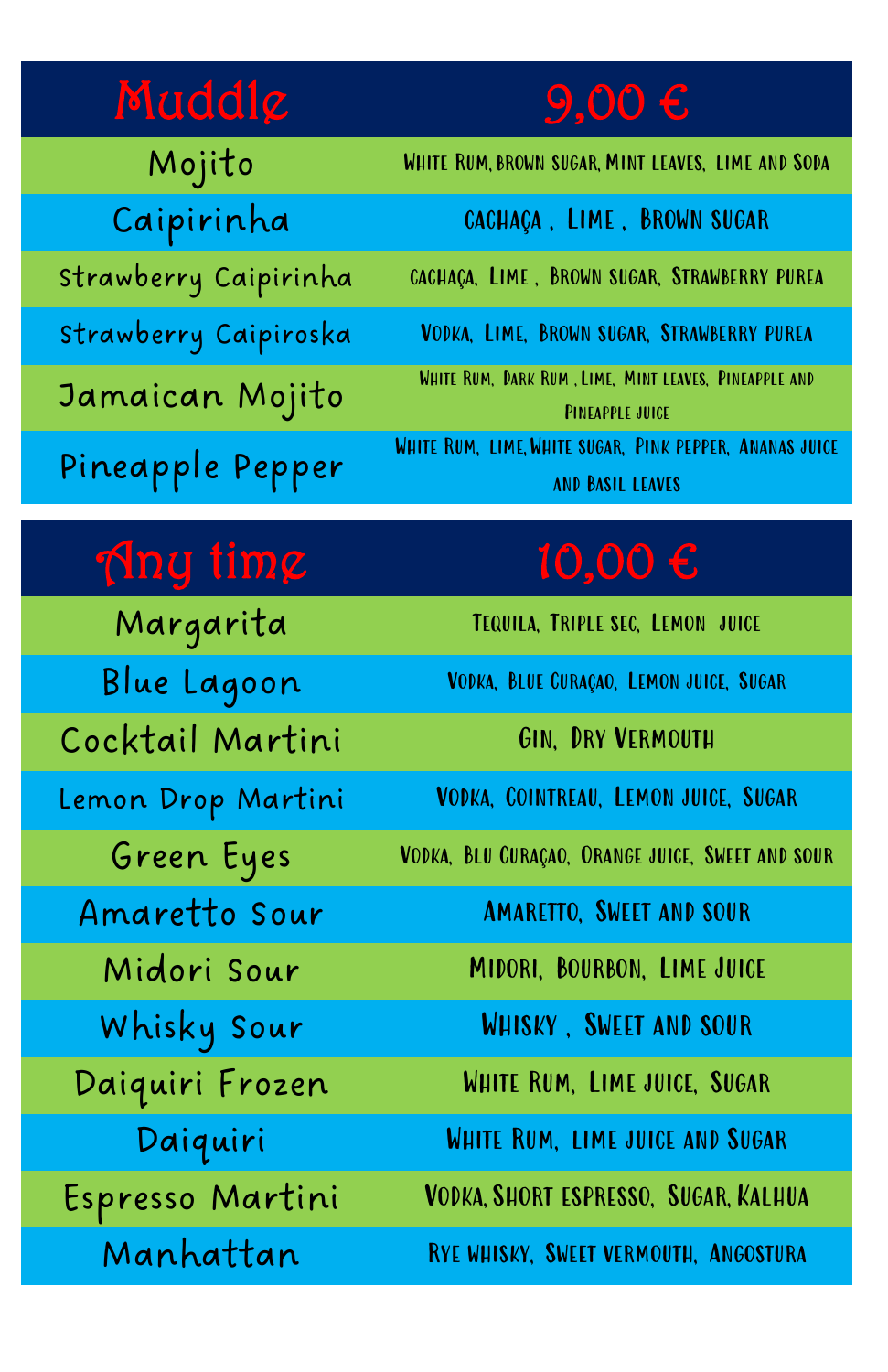| Irish Coffee            | <b>IRISH WHISKEY, ESPRESSO, SUGAR AND CREAM</b>                              |
|-------------------------|------------------------------------------------------------------------------|
| Pina Colada             | WHITE RUM, COCONUT CREAM, PINEAPPLE                                          |
| Mai Tai                 | WHITE RUM, DARK RUM, ORANGE CURAÇAO, ORZATA E LIME<br><b>FRESCO</b>          |
| Cosmopolitan            | VODKA, LEMON JUICE, TRIPLE SEC, CRAMBERRY                                    |
| Bloody Mary             | VODKA, LEMON, SALT, PEPPER, WORCHESTERSHIRE, TABASCO,<br><b>TOMATO JUICE</b> |
| Meohol Free             | $7,00 \in$                                                                   |
| Virgin Mojito           | MEANT LIVES, LIME, BROWN SUGAR AND TONIC WATER                               |
| Virginger Mojito        | MINT LIVES, LIME, BROWN SUGAR, GINGER ALE                                    |
| Virgin Colada           | PINEAPPLE, COCUNUT CREAM                                                     |
| Virgin Long Island      | PEACH JUICE, PINEAPPLE JUICE, ORANGE JUICE                                   |
| Energy Drink            | CARROTS, BANANA, ORANGE JUICE, WHITE EGG, SUGAR                              |
| Virgin Sex on the Beach | PINEAPPLE JUICE, PEACH JUICE, ORANGE JUICE, STRAWBERRY PUREA                 |
| Pasitea                 | PINEAPPLE JUICE, STRAWBERRY PUREA, SPRITE                                    |
| Shirley Temple          | <b>GRANATINA, GINGER ALE</b>                                                 |
| Lemon Squash            | LEMON JUICE, SODA, AND SUGAR                                                 |
| $1 + 1 - 1$             | <b>F HILLE CRANATINE CINCI</b>                                               |